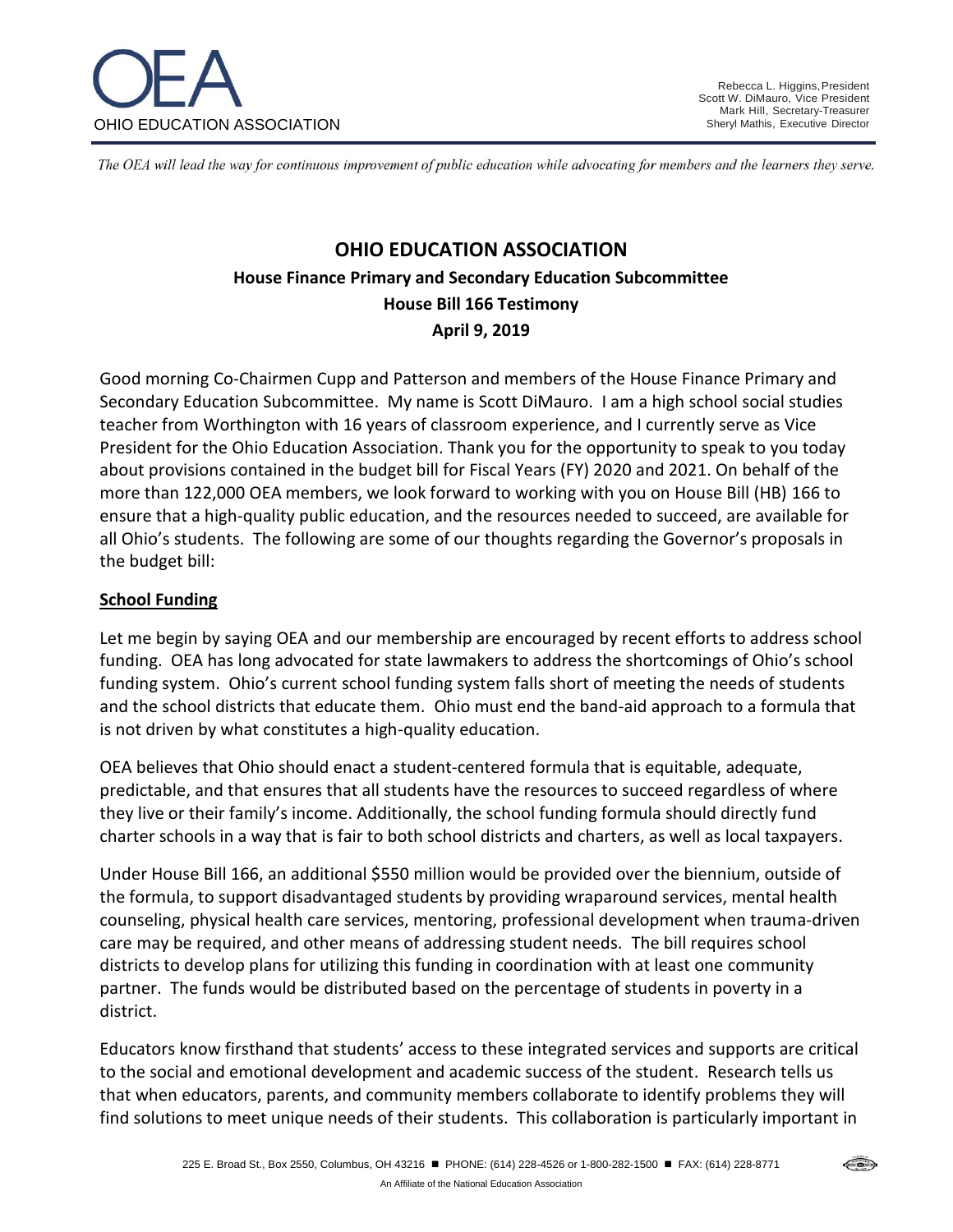high-poverty communities. However, we remain concerned that HB 166 retains a school funding methodology that is not driven by what constitutes a high-quality education.

While not currently included in the budget bill, I would like to share OEA's thoughts on the *Fair School Funding Plan* (FSFP). First, OEA would like to extend our sincere appreciation to the Chairmen of this committee, other legislators, and education leaders for their hard work and commitment to craft solutions to Ohio's inadequate school funding formula.

The FSFP school funding formula focuses on what students need to receive a high-quality education. It is built around the importance of supporting classroom instruction as well as focusing on social and emotional support, co-curriculars, safety and security, educator professional development, and technology access. The formula also provides additional special education funding, expands early childhood education opportunities, and provides increased transportation support.

Additionally, OEA supports the FSFP proposal to direct fund charter school and voucher students rather than the current district pass through funding system. Under the current funding system, too many school districts are forced to subsidize the difference between the full per-pupil charter school deduction and the lower per-pupil state aid that a district receives. This results in local public schools having to either cut services for their students, tap into local revenues, or both. Direct funding of charter school students will move Ohio to fairer system that doesn't pit charters schools and school districts against each other.

While there are many positive aspects of the plan, OEA is concerned that 19 of the 71 districts in FY 2020 that are slated to receive no additional funding are among the poorest in the state. On average, in these 19 districts approximately 95 percent of students are economically disadvantaged and 70 percent are minority students. OEA recommends that further improvements be made to the FSFP formula to ensure that additional state resources are directed to districts with higher populations of disadvantaged students in order to work towards closing the education opportunity gap.

OEA looks forward to working with members of the legislature to build upon the foundation laid by the *Fair School Funding Plan* to finally deliver the school funding system our children and communities deserve.

#### **Academic Distress Commission**

OEA opposes all of the Academic Distress Commission language in HB 166 ("Interventions for lowperforming school districts") and asks that this language be removed from the bill.

The provisions regarding Academic Distress Commissions in HB 166 would result in a vast and rapid expansion of state power over school districts and is antithetical to local control. It should be viewed with alarm.

Under HB 166, the state superintendent and the Ohio Department of Education (ODE) would take over many more districts, much faster.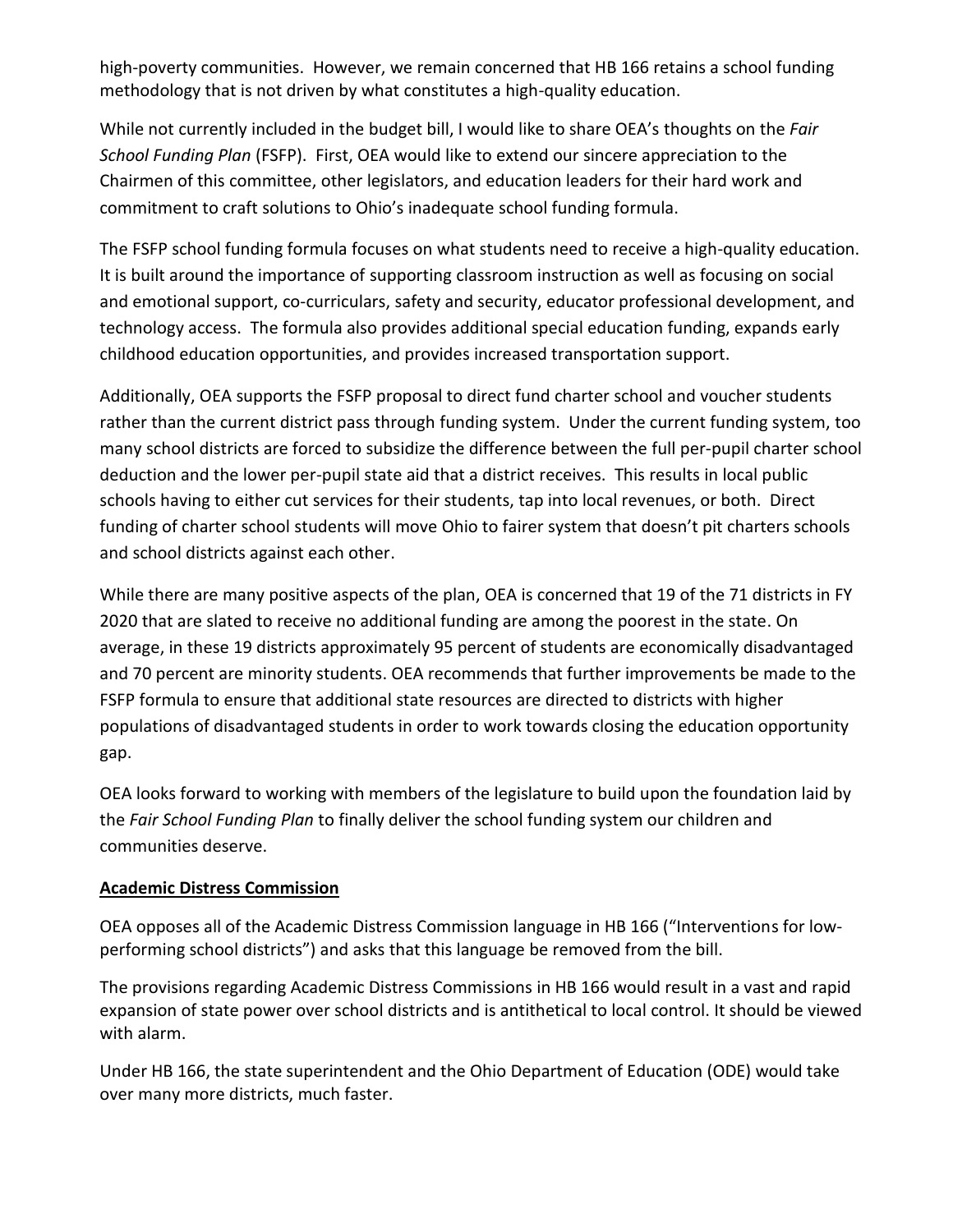The state superintendent would effectively assume control of a school district as soon as a district receives its first "F," at which time the school district must enter into an expectation and support agreement with the state superintendent and ODE.

When a district receives a second consecutive "F," the state superintendent can take full control of a district by placing it under an Academic Distress Commission and a CEO. This complete takeover is a year earlier than would occur under the current failed state takeover law.

There is broad consensus and evidence that the state takeover law has not helped local school districts. We believe it is time to **repeal** the failed state takeover law and **restore** local control. HB 166 does neither.

### **Study of E-school Funding Models**

HB 166 requires the Ohio Department of Education (ODE) to make recommendations on the feasibility of new funding models for charter e-schools.

OEA commends the ongoing efforts by the Ohio General Assembly to gain control over the way in which charter schools, charter school operators and vendors can be paid.

The Ohio General Assembly should seek to resolve the substantial and peculiar problems related to the distribution of General Revenue Funds and local property taxes to charter schools and their related entities.

The 132<sup>nd</sup> General Assembly wisely created a legislative panel to review the well-known irregularities in charter e-school funding and the public awaits final recommendations. The provision in HB 166 that requires ODE to conduct a similar review of e-school funding should not supplant the ongoing work of the legislative panel. OEA views a legislative panel as the most effective means of developing solutions to ingrained problems with e-school funding.

## **Quality Community School Support Program**

HB 166 proposes a program called "Quality Community School Support." Under the program, ODE must pay each charter considered to be a "school of quality" \$1,750 in each fiscal year for each student identified as economically disadvantaged and \$1,000 in each fiscal year for each student that is not identified as economically disadvantaged.

OEA opposes this proposal.

Instead of increasing per-pupil charter payments based on benchmarks that cater to charter operators, OEA asks the General Assembly to take comprehensive action to prevent ongoing fraud and widespread irregularities in current per-pupil charter school payments. This should be addressed before any additional money is provided to charter school operators.

In addition, any effort to define "quality" should be based largely on the students, not the charter school operators. Six of the eleven charter "quality" indicators in this cash bonus program are based on extraneous benchmarks related to school operators. Only two of the eleven "quality" categories are based on students.